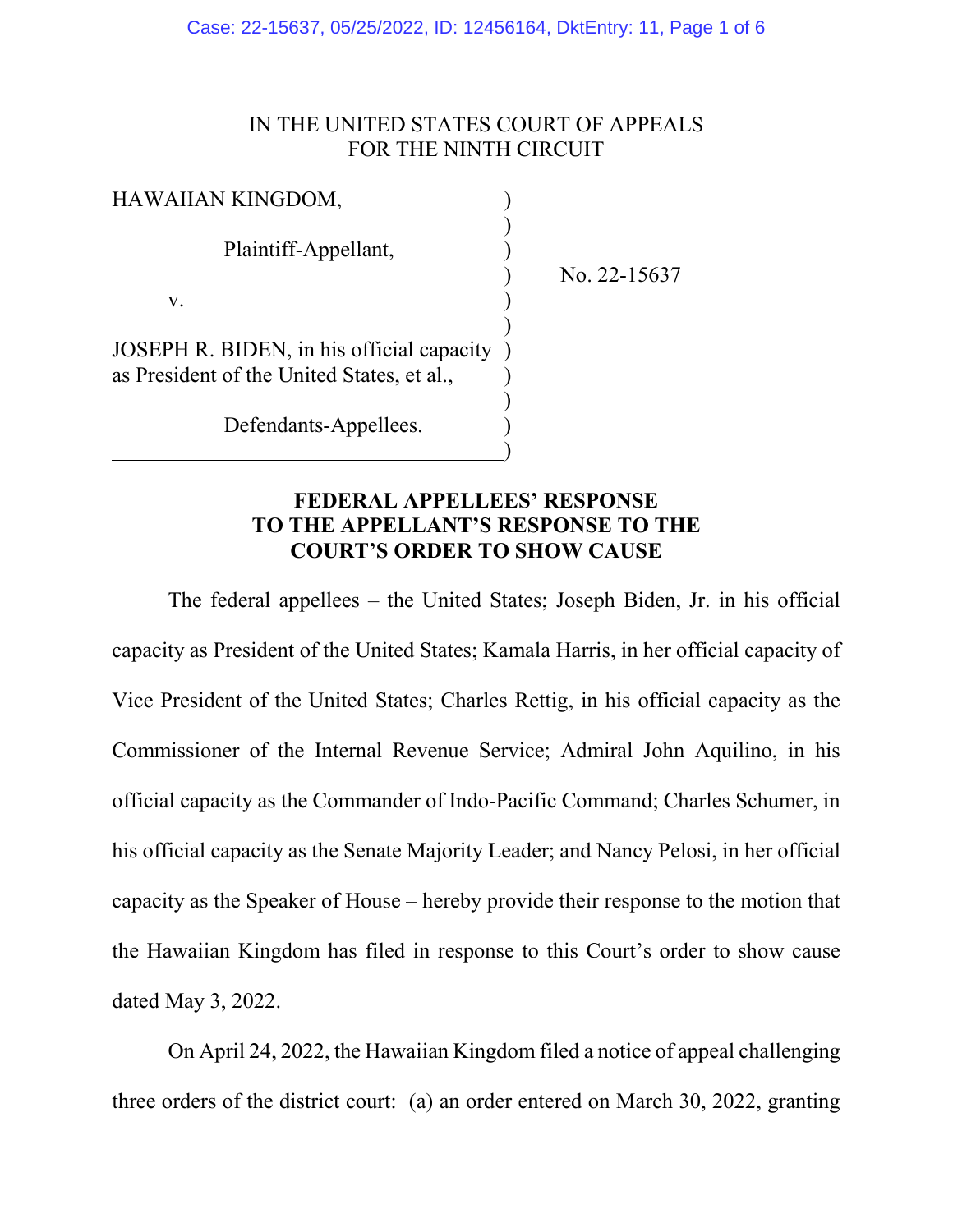#### Case: 22-15637, 05/25/2022, ID: 12456164, DktEntry: 11, Page 2 of 6

in part and denying in part a motion filed by only one of the numerous consular defendants to dismiss the complaint; (b) an order entered on March 31, 2022, denying the Hawaiian Kingdom's motion for judicial notice; and (c) an order entered on April 19, 2022, denying the Hawaiian Kingdom's motion for reconsideration of the first two orders and its motion to alter or amend those two orders, two motions that the district court described as "virtually identical." April 19 Order at 1.

This Court's order to show cause stated that the Court may lack jurisdiction over the appeal because the district court's orders challenged in the appeal may not be final or appealable. The order directed the Hawaiian Kingdom, within 21 days, either to move for voluntary dismissal of the appeal or to show cause why it should not be dismissed for lack of jurisdiction.

Rather than attempt to justify its assertion of appellate jurisdiction, the Hawaiian Kingdom has moved to dismiss its appeal purportedly under the doctrine of forum non conveniens, arguing that "the proper forum under international humanitarian law is an Article II Appellate Court unless the United States provides rebuttable evidence that the Hawaiian Kingdom was extinguished under international law, i.e., treaty of cession." Motion at 8.

However, it is entirely unnecessary for this Court to address any of the issues raised in the Hawaiian Kingdom's motion, because the answer to the jurisdictional question actually posed in the order to show cause is straightforward. The orders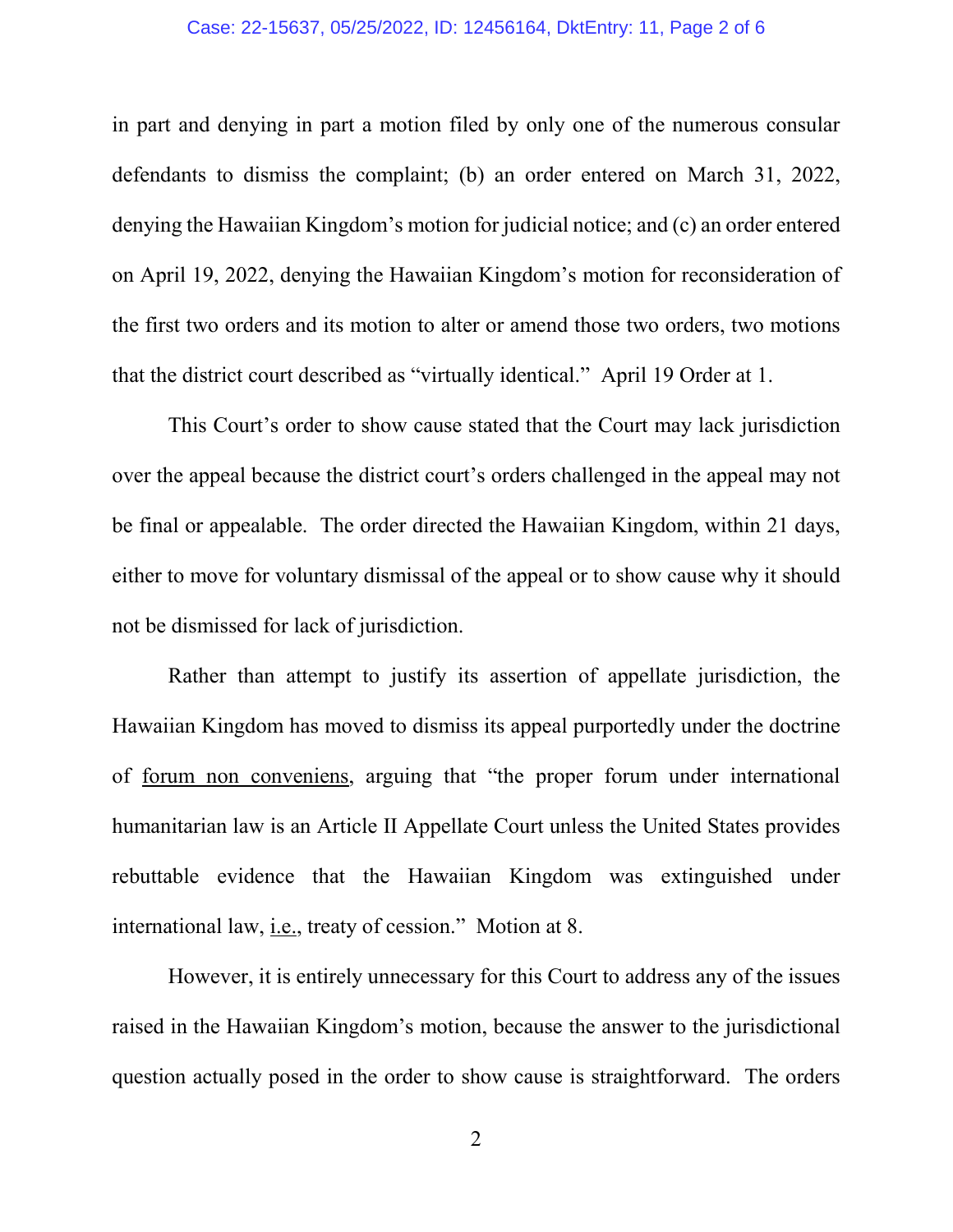#### Case: 22-15637, 05/25/2022, ID: 12456164, DktEntry: 11, Page 3 of 6

that the Hawaiian Kingdom sought to appeal are non-final, because they do not dispose of all claims against all parties. On this basis alone, this Court should dismiss the appeal.

Section 1291 states that "[t]he courts of appeals \* \* \* shall have jurisdiction of appeals from all final decisions of the district courts of the United States \* \* \*." 28 U.S.C. 1291. Unless a district court "direct[s] entry of a final judgment as to one or more, but fewer than all, claims or parties" with an express determination "that there is no just reason for delay," "any order or other decision, however designated, that adjudicates fewer than all the claims or the rights and liabilities of fewer than all the parties does not end the action as to any of the claims or parties" and is not final for purposes of appeal, in that it "may be revised at any time before the entry of a judgment adjudicating all the claims and all the parties' rights and liabilities." Rule 54(b), Fed. R. Civ. P.

"If a district court's order does not dispose of all claims against all parties, there is no 'final order' within the meaning of 28 U.S.C. § 1291." Ethridge v. Harbor House Rest., 861 F.2d 1389, 1402 (9th Cir. 1988). There are "substantial finality interests § 1291 is meant to further: judicial efficiency, for example, and the sensible policy of avoiding the obstruction to just claims that would come from permitting the harassment and cost of a succession of separate appeals from the various rulings to which a litigation may give rise." Will v. Hallock, 546 U.S. 345, 350 (2006)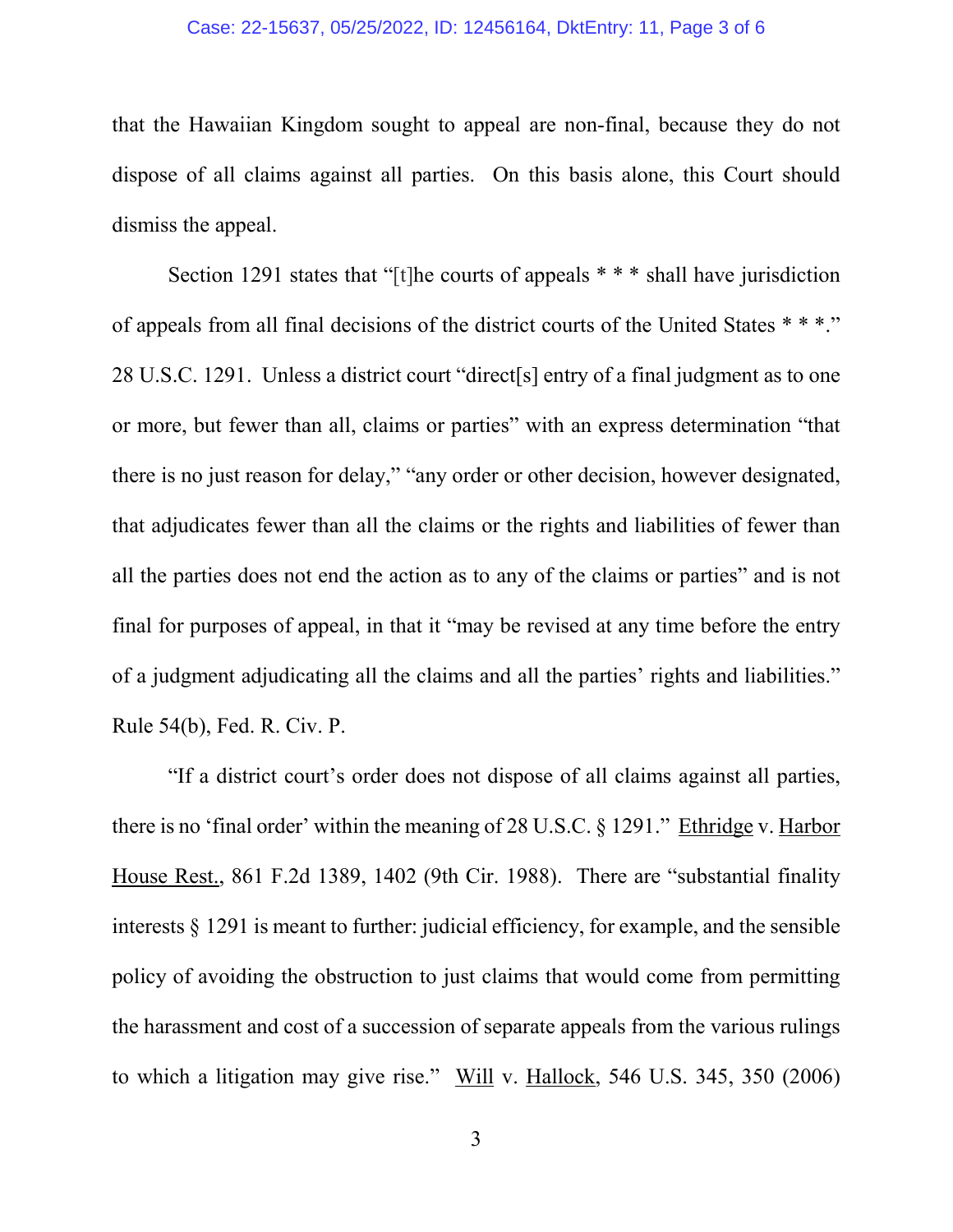(cleaned up).

The three orders on appeal do not even come close to disposing of all claims against all parties. The March 30 order related to a motion filed by only one of the numerous consular defendants. The March 31 order simply denied the Hawaiian Kingdom's motion for judicial notice. And the April 19 order denied the Hawaiian Kingdom's motion for reconsideration of the two previous orders and the motion to alter or amend the orders. These three orders are not final within the meaning of section 1291.

For the foregoing reasons, we respectfully request that the Court dismiss the appeal for lack of appellate jurisdiction.

 $\overline{\phantom{a}}$  , and the contract of the contract of the contract of the contract of the contract of the contract of the contract of the contract of the contract of the contract of the contract of the contract of the contrac

Respectfully submitted,

 SHARON SWINGLE (202) 353-2689

/s/ Edward Himmelfarb

 EDWARD HIMMELFARB (202) 514-3547 Attorneys, Appellate Staff Civil Division, Room 7541 Department of Justice 950 Pennsylvania Ave., N.W. Washington, D.C. 20530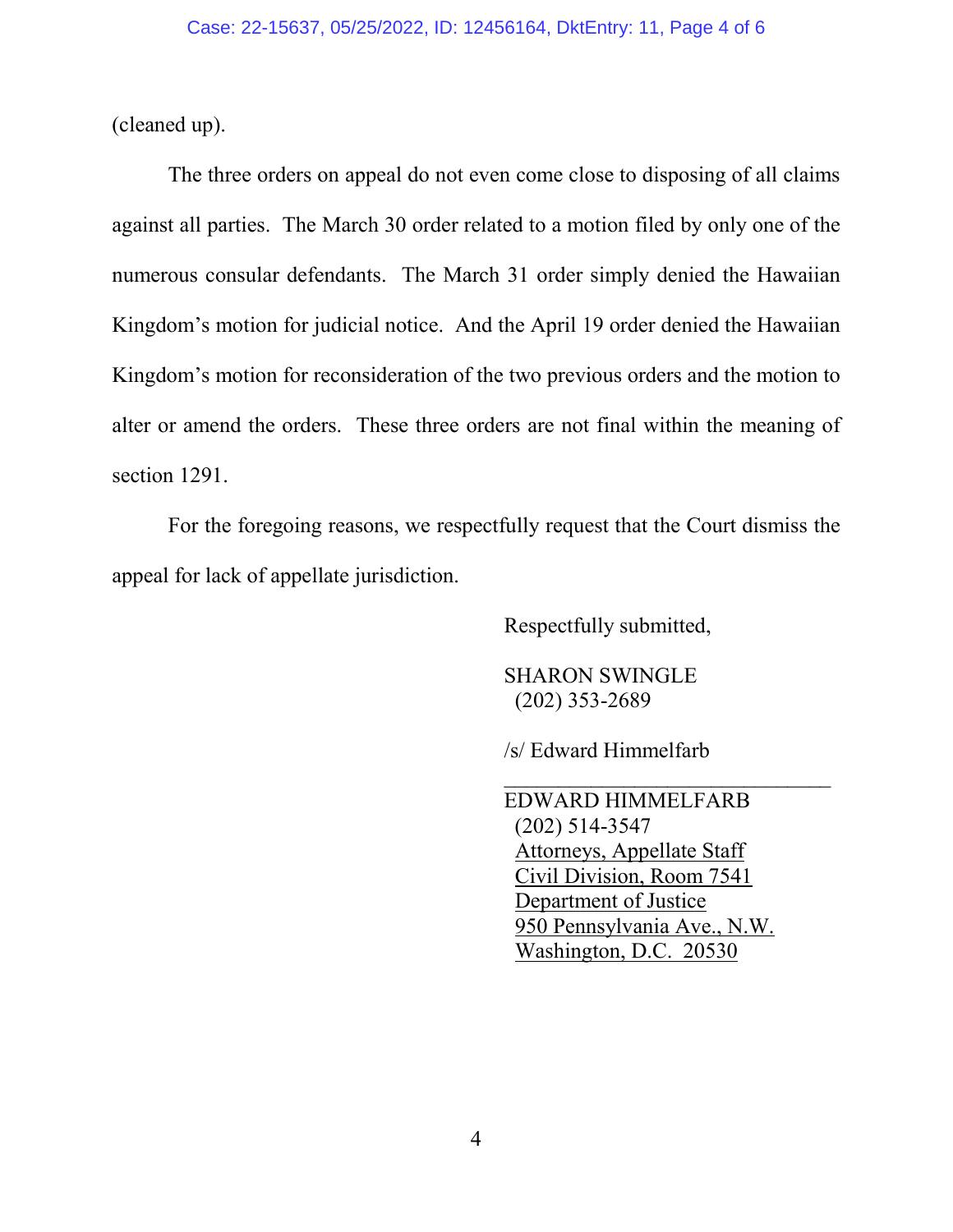# **CERTIFICATE OF COMPLIANCE**

I certify that this motion is proportionately spaced, using Times New Roman, 14 point font. Based on a word count under Microsoft Word 2016, the body of this response contains 781 words.

/s/ Edward Himmelfarb

Edward Himmelfarb Attorney for the Federal Appellees

\_\_\_\_\_\_\_\_\_\_\_\_\_\_\_\_\_\_\_\_\_\_\_\_\_\_\_\_\_\_